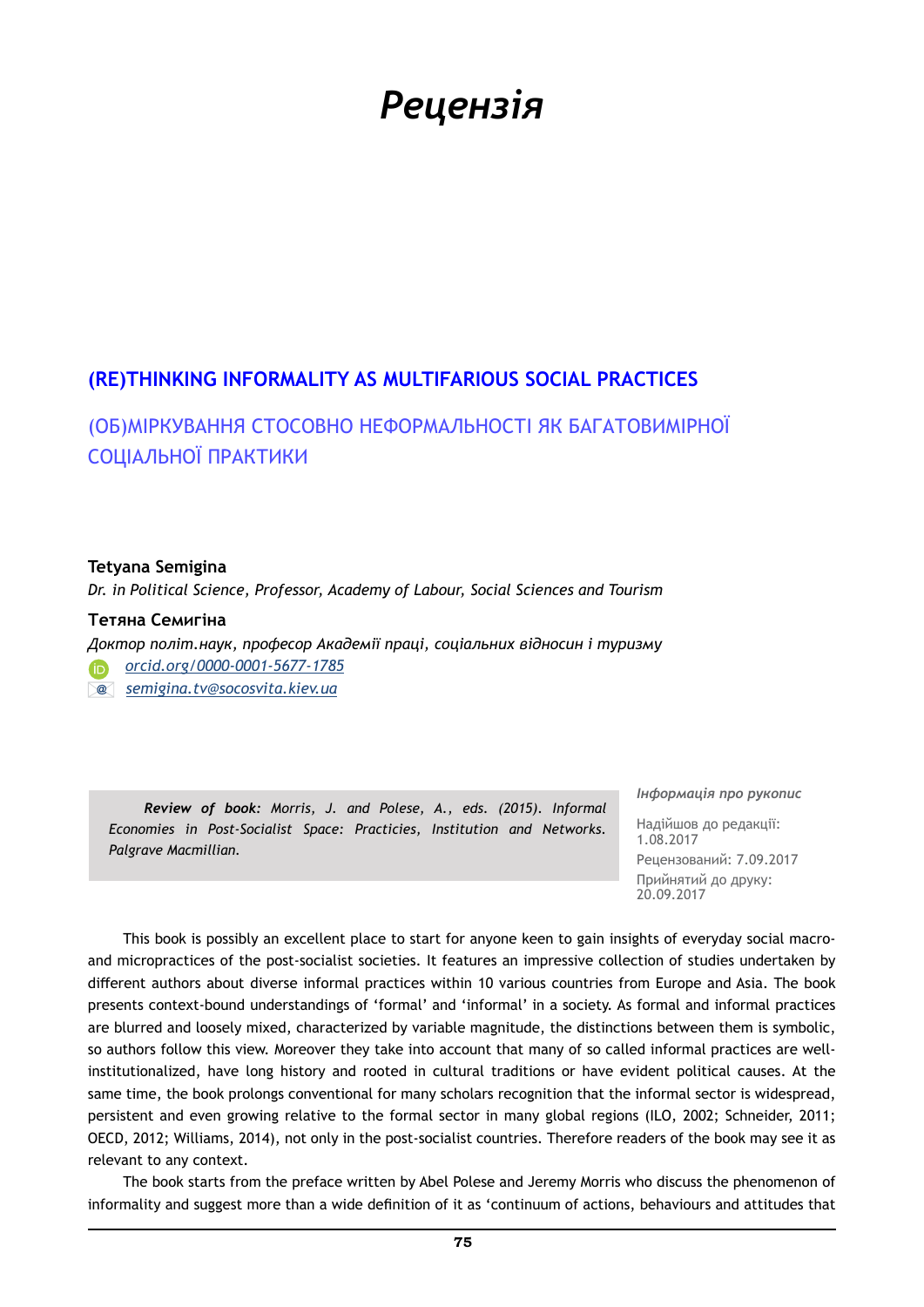can influence a particular outcome in a given situation' (p. 10). Authors (and editors of this collection) explain their interpretative frame and firmly link 'informality' to the concepts of 'agency', 'institutionalism', 'socially acceptable practices', 'normativity', 'Weberian state', and so on. In this way, the sociological, not economic conceptualization is determined from the very beginning, and all chapters provide theoretical considerations and empirical data for conceiving the societal nature of informality phenomenon.

The first four chapters present the reader with an array of interesting research ideas and concepts which include a wide range of topics. These chapters compose the Part I of the book titled 'Thinking Informality and Development Writ Large and Scale'. The very first chapter (authors – Collin Williams and Olga Onoshchenko) presents study based on semi-structured interviews conducted in 2009 in the Ukrainian city of Mykolayiv about participation in the informal economy. Though findings might be informative for someone seeking deeper comprehension regarding informal employment in Ukraine, for me the theoretical part of this contribution evokes the main interest. Authors review consistently a range of 'old' and 'new' views on the informal economy and then use a number of rivaling theoretical approaches to discuss their own study findings – residue theory (dualistic approach), by-product theory (structuralist approach), complimentary theory, alternative theory (neoliberal approach) and post-structuralist theory (diverse economy approach). Researches come to the grounded conclusion that the most up-to-date is the diverse economy approach because 'it recognizes the plurality of economic practices in postsocialist societies and the fact that capitalism is not yet hegemonic' (p.34). Definitely post-structuralist theories with their broad conceptualizations of power, societal relations and governing practices (Bacchi, 2016) could be regarded as underpinning philosophy for the whole book, meanwhile authors of all chapters argue application of innumerable theoretical paradigms for thinking and researching informal practices.

Huseyn Aliyev in his chapter 2 'Institutional Transformation and Informality in Azerbaijan and Georgia' looks at various aspects of day-today social and interpersonal interactions, including institutional reforms and resilience of the informal sector. Researcher defines informal practices as 'an integral part of inter-personal associations and institutional behavior' (p. 52). Author provides numerous accounts to demonstrate the nature of the macro-scale informality in two Caucasian societies and the impact of the institutional transformation on broadening informal practices after the Soviet Union collapsed.

Chapters 3 and 4 introduce peculiar ethnographical studies conducted in Lithuania (author – Idda Harboe Knudsen) and Estonia (author – Aet Annist) after financial crisis of 2008. These contributions vividly describe issues of marginalization, mistrust, informal relations and informal networks. These studies might be of interest to those looking for sound qualitative research methods.

Part II "Retheorizing Informality: Power, Culture, Kinship and History' goes further within the fields of informal practices in South Eastern European countries.

Anne Danielsson in her chapter about Kosovo's vignette seeks explanations of informality through the concept of 'symbolic power' and 'asymmetric power'. In this and the next chapter by Karla Koutokova on Bosnian experience of bringing different actors into process of democratization there are few judicious arguments on necessity taking into account 'cultural codes' of the particular society for the deep understanding of the complex phenomenon of informality and building next political actions with regards of the 'cultural decoding'.

The two next chapters explore the familyism and personalized trust within the informal practices in small business (Tanya Chadvarova) and agricultural sector (Christian Giordano) in Bulgaria. In this relation-oriented society the discrepancy between legal framework and informal practices was observed by researchers who pointed out to 'a rift between legality and legitimacy' (p. 191) of social norms and institutions.

The most challenging and the most appealing to me personally is part III 'Informal Public Sectors and Welfare: State Intervention or Withdraw?' with the focus on 'cutting edge' issues in interaction between state and informal sector, mostly within state-run institutions.

I would certainly recommend my students to read at least two chapters out of it – "Informal Payments for Healthcare Services in Lithuania and Ukraine" (Tetiana Stepurko, Milena Pavlova, Irena Gryga, Liubove Murauskiene and Wim Groot) and "Governing Informal Payments in Healthcare: Lessons from China" (Gingqing Yang). Both chapters overview practices of under-the-table payments as a wide-spread phenomenon within the healthcare facilities. Authors analyze relevant policies and level of state intervention, argue from different prospectives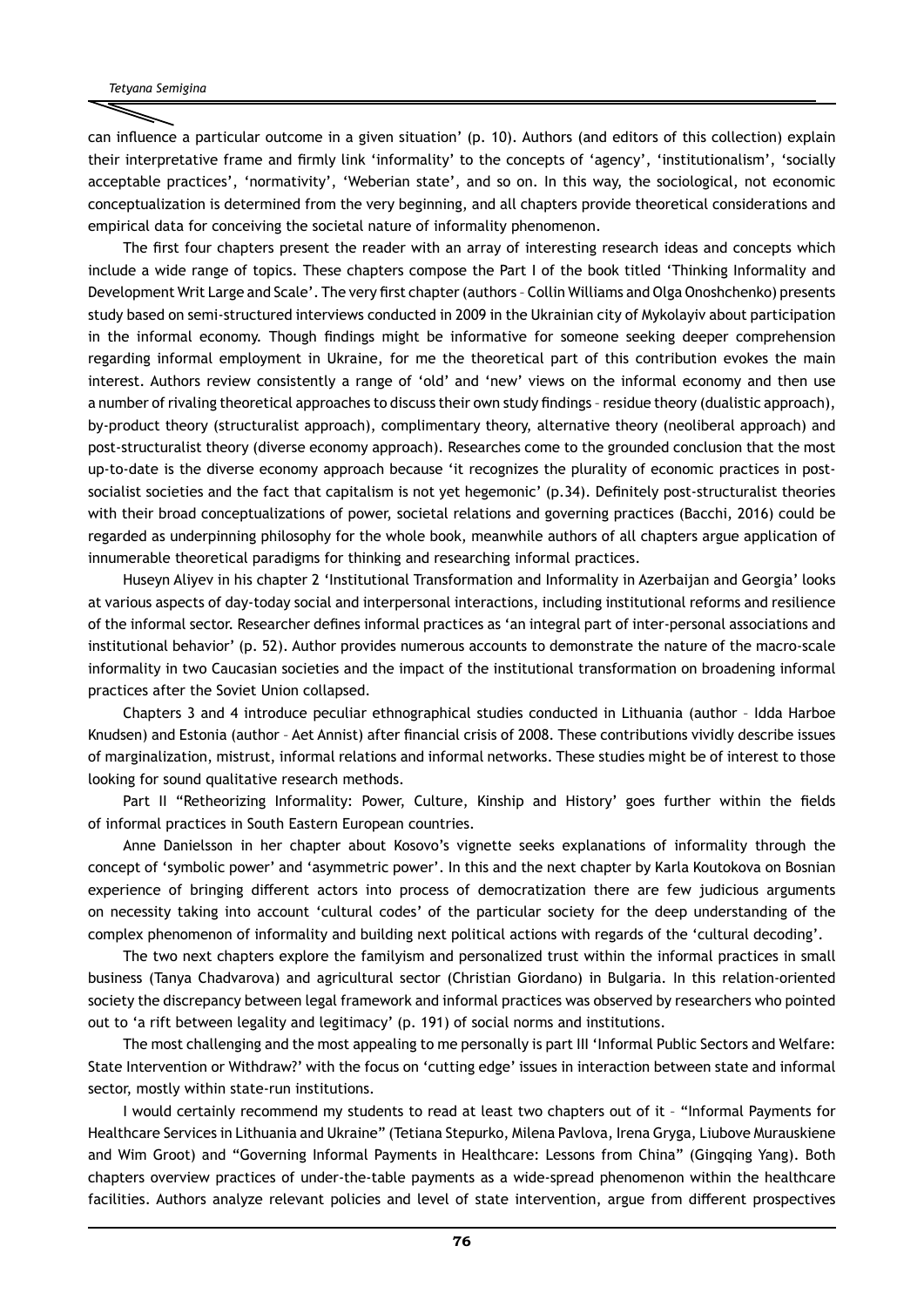the need for eradication of informal payments. After all researchers propose steps to formalization of informal practices and changing institutional environment within healthcare based on SPACE-matrix analysis (in case of Ukraine and Lithuania) or to complete elimination of informal practices (in case of China). In my opinion, policy recommendations for Ukraine are well-augmented by their authors. Such or similar advices are discussed for a long time; the healthcare reform was proclaimed a few times, yet not implemented. And healthcare system became isomorphic as such. It preserves formal socialist welfare features being at fact totally different, market-driven by its nature. This non-transparent system run by the state demonstrates so called self-organized adaptiveness to marketization of health services, as any other services in Ukraine (Semigina, 2013; Semigina & Mandrik, 2017).

The chapter 11 by Thom Davies deserves special mention. This chapter presents the three-year ethnographical research in the unique territory contaminated after the 1986 nuclear plant catastrophe. It describes the life of people around Chornobyl zone where state doesn't act at all and views informality as a coping mechanism or 'a normalized part of everyday life' (p. 230). Davies also brings up the rather contentious point that within the context of abandonment 'Chornobyl-affected citizens are compelled to employ unofficial understanding of space, and enact formal activities which circumvent their bio-political status of bare life…' (p. 229). That sentiment is a valuable one for those who wants to research the 'margins of society' (p. 229), however, I'm not sure it holds the same gravity for policy makers, as people had moved or come back to Chornobyl zone voluntarily, while the state took care of those who had been displaced to other regions.

The final chapter by Liam O'Shea related mostly to the Soviet and post-Soviet informal practices occurring within Kyrgyz police as the one of institutions of a patrimonial society. Among many of the evidences of marketization of police and relations of police with organized crime groups author mentioned the new practices of 'the purchase of positions and promotion in police' (p.286). It is worth to stress that this practice was (and is) rather similar to many public sectors of Ukraine. And overall analysis of police practices and mutual dependency relations could be applicable to Ukrainian situation up to 2014 disregard different political situation and political regime in two countries.

The book ends with the three-fold conclusions about nature of informality. Jeremy Morris and Abel Polese critically summarize findings and concluding remarks of contributing authors on cultural dimensions of informality, negative effects of such practices and their institutional-agency accounts.

All in all, the book is rather logically built, moving from one theme to the other, describing transformations on post-socialist societies that are by large rather similar. Despite the fact that the majority of contributions are not quite novel (as authors had already published papers and books with their findings), the strengths of this collection is the synergy of the presented ideas and concepts that altogether shape the multilayered and colorful picture of multifarious informal practices from macro-scale to community and personal levels. The diverse content allows readers to rethink, reconsider or reevaluate their own perception of informality as a social practice in different context and as at fact a universal societal phenomenon.

In the concluding remarks, it worth to mention that I was reading and reviewing a new book through tripleinsider perspectives. First of all, I am a person who has a life experience of living in a country with high level of corruption, and manifold informalities belong to common practices in my environment, therefore I cannot be anything else but a subjective reader. Secondly, I am a scholar researching Ukrainian healthcare system that is noted for its informal practices and rigid formalities at the same time, and so I have my own visions of such practices. Finally, I am a lecturer teaching health policy analysis and used to look on the issues of informality within certain political and social theoretical frameworks. Thus I am also inevitable bound by that perspective and acknowledge that the economic opinions on the book regarding informal economies might result with other evaluations.

#### **References**

Bacchi, C. (2016). Problematizations in Health Policy: Questioning How "Problems" Are Constituted in Policies. *SAGE Open*, doi: 10.1177/2158244016653986, retrieved from<http://sgo.sagepub.com/content/6/2/2158244016653986>. ILO (2002). *Women and Men in the Informal Economy: A Statistical Picture.* Geneva: International Labour Office. *OECD (2012) Reducing Opportunities for Tax Non-compliance in the Underground Economy.* Paris: OECD.